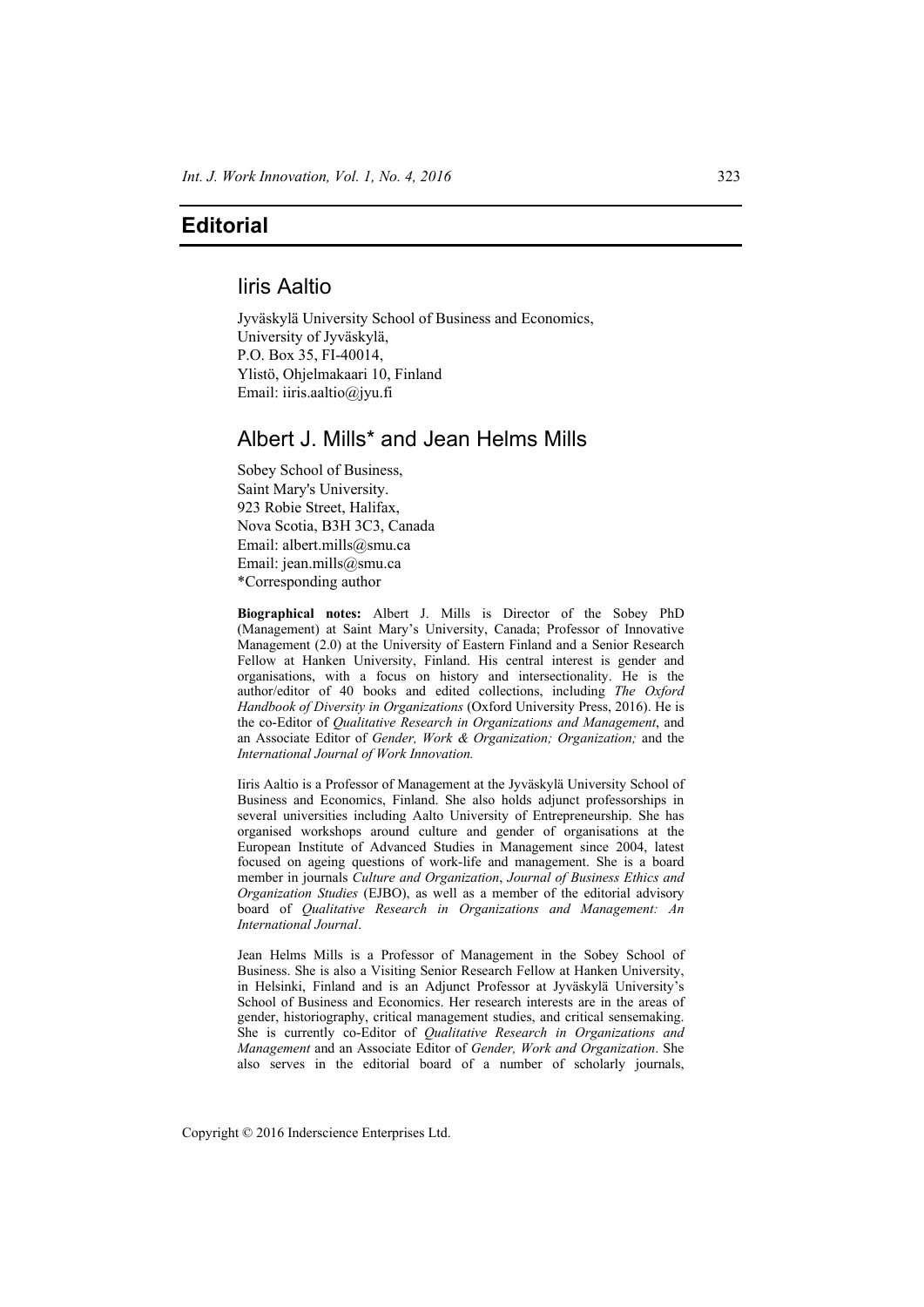### 324 *I. Aaltio et al.*

including *Organization, Equality, Diversity and Inclusion; the Journal of Management Education* and *Management & Organizational History*. She also previous served as the Associate Editor ('*The Americas*') on *Culture and Organisation.*

Questions related to ageing are shared widely in and between organisations because people are living longer and age is widely used to judge workplace tenure and suitability for certain types of work (e.g., age restrictions on pilots and surgeons in some countries). Further, historically, a number of countries have retirement ages in place but recent debate has led to the ending or extension of the age at which some people are required to stop full-time work (in Canada, for example, the retirement age was 65 years of age until recently when the practice was legally ended in most jurisdictions). Cross-disciplinary work on ageing is, however, still rare. For instance, geriatrics, sociology and management research have not engaged much in cross disciplinary research, in the field of ageing. Statistical and other numerical approaches, which include age as a background variable, although rarely used, have nonetheless been the major orientation in ageing research. Yet, as is been increasingly recognised, questions of age are broadly tied to issues of tolerance, equity and innovation throughout age generations. Within this focus, issues of age are finding a place among diversity management scholars, including those with an interest in gender, ethnicity, cultural background and other typologies (Aaltio and Mills, 2002; Bendl et al., 2015; Helms Mills et al., 2010).

Across the globe, this century has witnessed the growing phenomenon of ageing and its impact on social and work life. The percentage of people over 60 years of age, worldwide, is growing rapidly, with one report estimating that by mid-century the number of people over 60 will triple to nearly two billion people (Coughlin, 2010). In Africa, for example, "the number of people over 60 living in Africa" will increase by 400% to 200 million people by 2050 – "with profound implications for society, influencing people's social, economic and political lives" (http://www.globalageing.eu/agafrica.html). Similar research agendas have focused on detailing the potential problems and challenges of ageing in Arab countries (Abdulrahim et al., 2012), Latin America (Wong et al., 2006), Asia (Hermalin, 2001), Australasia (McCormack, 2000), Europe (Davoudi et al., 2010), and North America (Duvergne Smith, 2011). This global phenomenon has led one commentator to refer to ageing as 'disruptive demographics' (Coughlin, 2010).

The growth of ageing populations in North America, Europe, and other so-called developed countries has led researchers to study the impact of age on such things as stereotypes of the ageing worker (Hedge et al., 2006; Brought et al., 2011), workplace efficiency, career development, retirement policies, experience (Kanfer and Ackerman, 2004), training needs, etc. (Ilmarinen, 2006). In other regions of the world, the issue of ageing is often viewed from a different perspective. In Latin America, for example, is has been predicted that, due to outstanding health issues, ageing "will not proceed along known paths already followed by more developed countries" (Palloni and McEniry, 2007).

Asian cultures usually value ageing more than Western societies (Leung, 2000). However, in Western organisational contexts, ambivalence concerning the value of ageing employees is common. On the one hand, it is recognised that 'old age' may bring valuable expertise and wisdom, and what is referred to as crystallised intelligence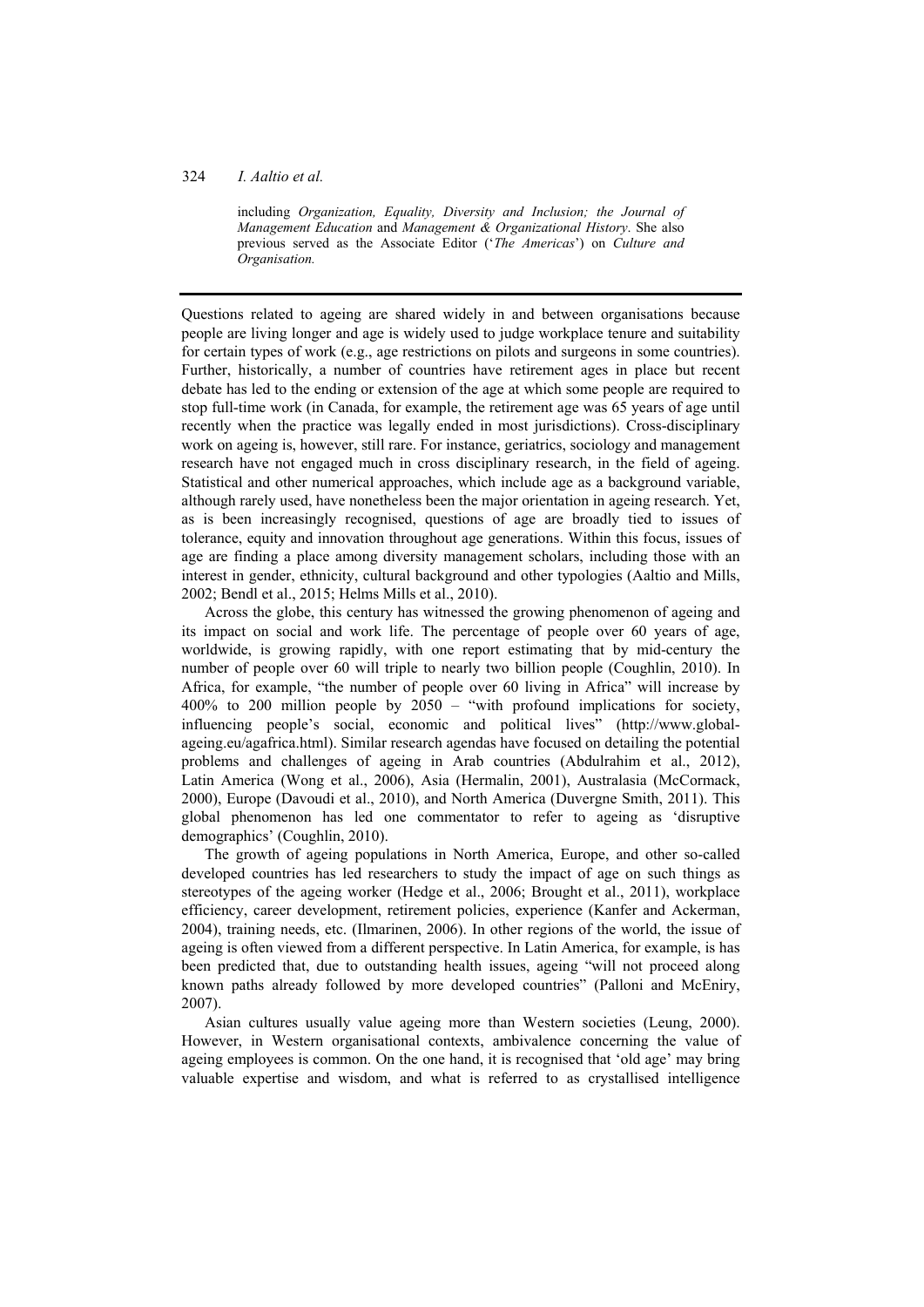(Kanfer and Ackerman, 2004). While on the other hand, stereotypes related to older employees include being viewed as less productive, less healthy and less able to cope with change (Hedge et al., 2006; Brought et al., 2011). In either case, the association of age with innovation and change is problematic. Experience and wisdom, although perceived positively can nonetheless suggest sedentary and established qualities rather than an ability to respond in new and innovative ways. Although recent research has shown that the assumption of a general decline with age is simplistic and incorrect, stereotypical assumptions concerning an older worker's abilities and job performance continue to influence Western organisations' understandings of age (Brought et al., 2011). In any event, innovation and change is not normally viewed as a potential quality of older employees. Issues usually focus on compensating for a supposed loss of skills and abilities through such things as training and re-evaluations of the types of work that ageing employees are expected to undertake (Ilmarinen, 2001).

What happens in respect to age in organisations has not often been subject to critical research (Fineman, 2014) in and between organisations, which is surprising knowing the crucial meaning of age in the organisational setting and for people's careers (Aaltio et al., 2014; Bonsdorff et al., 2009). The growing interest in research into ageing and work raises questions about a range of issues linked to the supposed dichotomy between the needs of organisations to retain organisational memory and experience while balancing concerns about the supposed loss of skills in older workers. Western societies emphasise the need for workers to stay in work-life longer, but often ageing employees are frequently the main victims of downsizing or restructuring (Buyens et al., 2009). Nonetheless, in the context of specific labour shortages, it has in recent years been recognised that something must be done to stop older employees from leaving the work place and to raise the employment level of ageing employees, particularly in European countries (Henkens et al., 2008; Walker, 2005; Parry and Tyson, 2009). In short, the focus has been on different kinds of practices for managing the older workforce, including leadership and human resource management that consider age.

Throughout the various recent debates on ageing and work little has focused on such issues as the discursive nature of age and ageing – this clearly differs across regions of the world – and the implications not simply for organisational managers but for the fundamental human aspects of being understood as aged or ageing. Nor has the role of age and work been adequately accounted for in issues of discriminatory practices and theories of discrimination and intersectionality (Bendl et al., 2015). Nonetheless, there are signs of growing interest in ageing as seen lately in research streams, the recently published special issue of organisation studies [which seeks to bring an age-sensitive lens to organisational analysis – Thomas et al., (2014), p.1569], and, of course, this special issue of the *International Journal of Work Innovation*.

The discourse on ageing and work is growing and opens a highly relevant theoretical space for the discussion of the issues involved. For this special issue, we encouraged reflections from a number of directions, emphasising several areas of research:

- ageing and work as a discursive set of ideas and practices
- organisational challenges and potentialities of an 'ageing workforce'
- ageing employees and knowledge work
- gender and ageing at work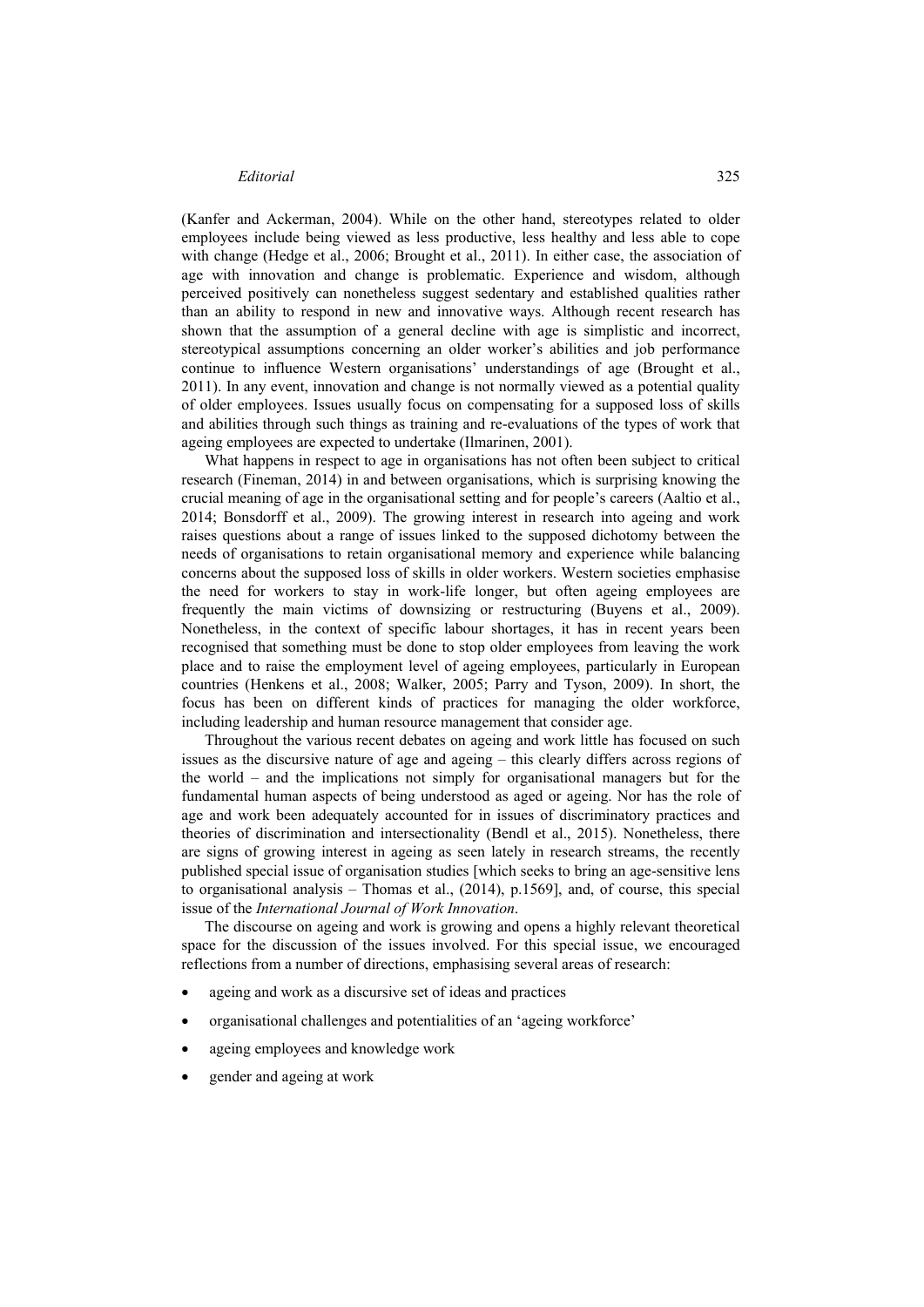## 326 *I. Aaltio et al.*

- employment market, innovation and ageing
- organisational entrepreneurship and the older workforce
- cross cultural knowledge on ageing and work
- management of the ageing workforce
- cross-cultural issues of ageing.

The result was a selection of five articles in this issue that focus on the need to study age as a conceptual challenge – with various paradigmatic approaches and related methodologies. The papers concentrate on issues of ageing and management, and especially on how human resources can be managed. Therefore, all the articles discuss the difficulties of defining age and exploring this not merely through numbers but as a discursive and relational phenomenon.

In the first article, 'Perceived development opportunities and reward satisfaction as antecedents of nurses' job withdrawal intentions', researchers Hanna Salminen, Monika von Bonsdorff, Sirpa Koponen and Merja Miettinen focus on the retention of nurses and the shortage of nurses in the context of an ageing population. The paper discusses the need for the development of age sensitive human resource management based on a quantitative study of nurses in a Finnish hospital system. The study analyses the antecedents of different forms of job withdrawal intentions with special reference to perceived development opportunities and reward satisfaction. The findings indicate that job withdrawal intentions may be age dependent and that good work ability and high reward satisfaction decrease the odds for occupational turnover and early retirement intentions. Salminen et al. contend that nurses may stay longer in work-life if their personal development potential is better used and if the reward policy supports their job satisfaction. The authors conclude that while improving the nurses' work ability and reward satisfaction can prevent job withdrawal intentions, age-sensitivity is required when it comes to providing development opportunities.

The next two articles deal with the related concepts of generation and age. The first, 'Age and generations in everyday organisational life: neglected intersections in studying organisations', by Charlotta Niemistö, Jeff Hearn and Marjut Jyrkinen, focuses on age as a central issue in studies of work and career. Using qualitative data from nine case organisations in Finland, the article reviews forms of discursive talk about age and generation, namely physical restrictions, retirement issues, age diversity as a strength, lack of a particular age group, and a discourse of silence on age/age as a non-issue. They conclude that the dynamics and intersections around age and generation in organisations are complex and multi-dimensional, with some positive aspects, some negative and some ambiguous. They suggest that a focus on the generationally-sensitive management of age issues can improve the organising and management of working life in and around organisations.

The second of these two articles, 'Generation as a politics of representation', by Karen R. Foster, engages with the 'generations' management' literature and focuses on the possible conflict between different generations of work. Foster eschews the adoption of the dominant definition of generation as grounded in birth cohort, but rather takes an approach that focuses on generation as a discourse and a politics of representation. She pursues the study through the analysis of 52 interviews with older and younger workers to show how age is used discursively (e.g., referring to young workers as 'entitled'), and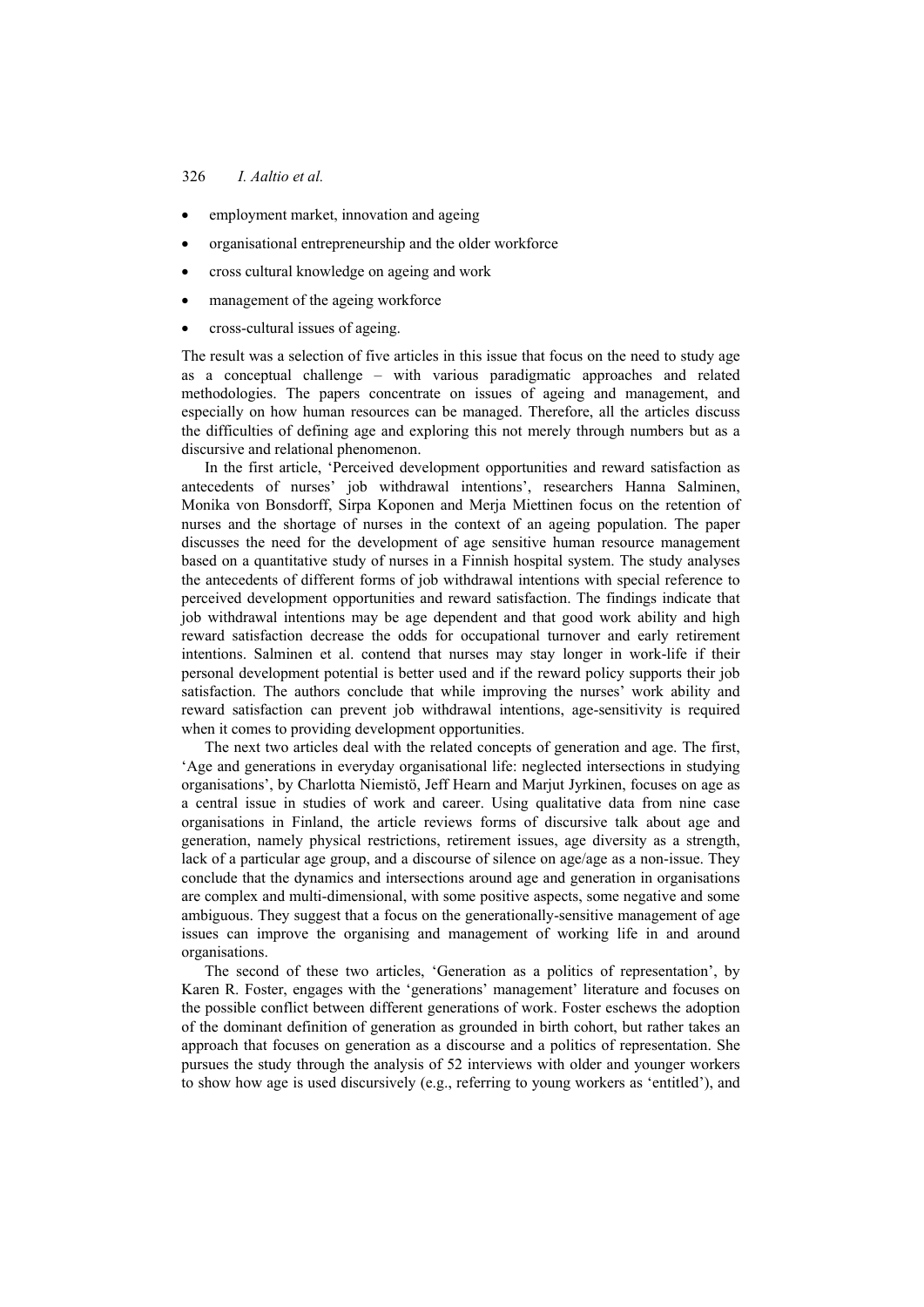as such has important implications for organisation and the critique of paid employment in the 21st century.

The fourth article is about age generations within organisations, especially in the care sector. Catherine Earl and Philip Taylor studied the job opportunities of older workers in Australian residential organisations, where age-based stereotyping and intergenerational issues show up as important. In the article, 'Discriminatory practices of older workers in an ageing residential care workforce', it is found that age discrimination is a complex issue, and age-based stereotyping and discriminatory practices are practiced in multiple ways and also across work generations. There is heterogeneity among work generations in how discriminatory practices are used, and therefore, age discrimination is not simply an intergenerational issue. This article relates to the next article where, Halme argues that aged people are not a heterogeneous group and a strict typology of the workforce based on ageing is to be avoided.

The last article and is a theoretical essay, 'Four paradigms of age management research', by Pinja Halme was prompted by the need to examine the significance of age management within organisational frameworks. Therefore, she focuses on the issue of age as an ontological question. As she states, there is no real and measureable way to define what is being aged or young. Burrell and Morgan's four paradigms are used in order to understand how to conceptualise age and ageing, showing that each of the paradigms handles age differently in organisational contexts. Halme ends up by concluding that these four paradigms are mutually exclusive, and crossing paradigm boundaries is rare. The paradigms offer different ways of seeing age management where synthesis is not easy to hand. The purpose of this study is to present a many-sided view of the phenomenon of age and age-management, which is usually overly simplified. Halme's approach supports the idea of a multi-faceted picture of ageing and management. She also makes an association between power and ageing by asking, who actually has the right to determine age and ageing, and whether aged people really are a heterogeneous group.

Theoretically, ageing needs multiple perspectives including chronological age, which is usually the only one that is used. The motivation and opportunity to remain innovative also occur in late career. Leaders and HRM managers, who are especially responsible for the treatment of the aged workforce can develop ways to treat ageing employees as a heterogeneous group of individuals but at the same time use age-sensitive management tools. With this special issue, we have set out to show that using critical approaches, defining age discursively and symbolically instead of using pure numbers, and having age-sensitive study-designs we can convincingly end up concluding that ageing is a relevant organisational phenomenon and needs further research and practical attention in and among organisations.

Furthermore, ageing is also an institutional phenomenon, and as we have also shown in this special issue, includes generational aspects. There are differences in attitudes between work generations and there might be conflicting interests and values that should be handled through equality management. Therefore, the politics of ageing should be considered at the organisational level. Equality questions are important not only because older members of the workforce expect fair treatment and management but young people also need fair future visions for their careers while they themselves also age.

This special issue also approaches ageing in work-life practically, and explores and shows ways to effect organisational attitudes and other obstacles that affect seniors' full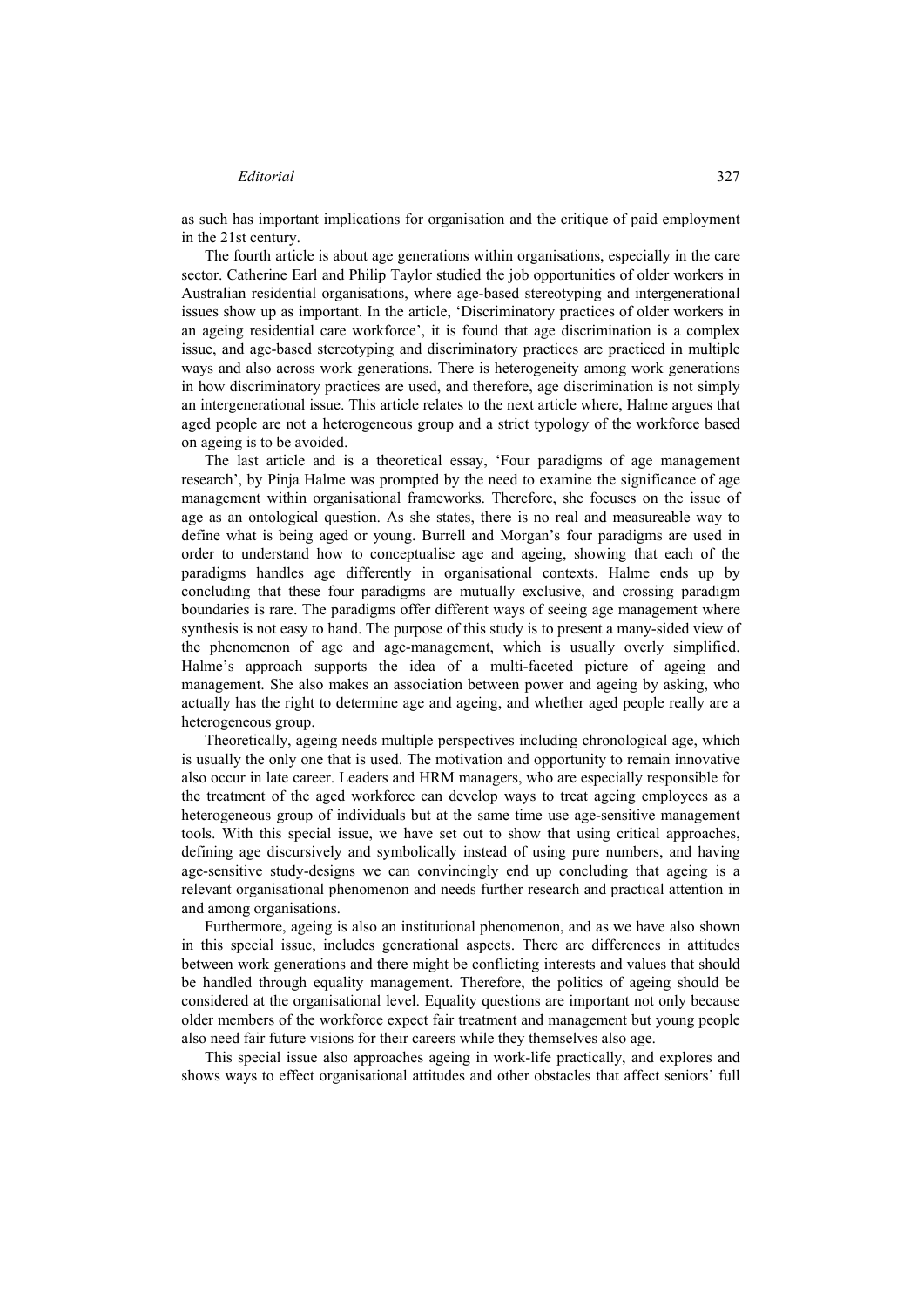### 328 *I. Aaltio et al.*

continuity in work-life. As shown, careers do not end at a certain age. We can use a variety of specific organisational tools in order to support individuals staying in work-life and their high work engagement. Even if ageing and innovation stereotypically is a paradox, practically it is not.

#### **References**

- Aaltio, I. and Mills, A. (2002) 'Introduction: organizational culture and gendered identities in context', in *Gender, Identity and the Culture of Organizations*, pp.3–19, Routledge, London.
- Aaltio, I., Salminen, H. and Koponen, S. (2014) 'Ageing employees and human resource management evidence of gender-sensitivity?', *Equality, Diversity and Inclusion: An International Journal*, pp.160–177.
- Abdulrahim, S., Ajrouch, A., Kristine J., Jammal, A. and Antonucci, T.C. (2012) 'Survey methods and aging research in an Arab sociocultural context – a case study from Beirut, Lebanon', *The Journals of Gerentology: Series B*, Vol. 67, No. 6, pp.775–782.
- Bendl, R., Bleijenbergh, I., Henttonen, E. and Mills, A.J. (Eds.) (2015) *The Oxford Handbook of Diversity in Organizations*, Oxford University Press, Oxford.
- Bonsdorff, M.v., Koponen, S. and Aaltio, I. (2009) 'Staying in working life? Early retirement intentions among public sector nurses', in Bisheim, M., Maier, F., Kreil, L. and Gusenbauer, B. (Eds.): *Constructions of Women's Age at the Workplace*, pp.31–53, Frauen, Forschung and Wirtschaft, Band 18.
- Brought, P., Johnson, G., Drummond, S. and Timms, C. (2011) 'Comparisons of cognitive ability and job attitudes of older and younger workers', *Equality Diversity and Inclusion: An International Journal*, Vol. 30, No. 2, pp.105–126.
- Buyens, D., Van Dijk, H., Dewilde T. and De Vos, A. (2009) 'The ageing workforce: perceptions of career ending', *Journal of Managerial Psychology*, Vol. 24, No. 2, pp.102–117.
- Coughlin, J.F. (2010) *Blended Futures of Again & Business Innovation* (accessed 30 October 2012).
- Davoudi, S., Wishardt, M. and Strange, I. (2010) 'The ageing of Europe: demographic scenarios of Europe's futures', *Futures*, Vol. 42, No. 8, pp.794–803.
- Duvergne Smith, N. (2011) 'Disruptive demographics: aging and innovation', *Slice of MIT*, 7 April (accessed 30 October 2012).
- Fineman, S. (2014) 'Age matters', *Organization Studies*, Vol. 35, No. 11, pp.1719–1723.
- Hedge, J.W., Borman, W.C. and Lammlein, S.E. (2006) *The Ageing Workforce. Realities, Myths, and Implications for Organisations*, American Psychological Association, Washington.
- Helms Mills, J., Miller, G. and Mills, A.J. (2010) 'Gender and diversity at work: changing theories. Changing organizations II', *Special Issue of the Canadian Journal of Administrative Sciences*, Vol. 27, No. 3.
- Henkens, K., Remery, C. and Chippers, J. (2008) 'Shortage in ageing labour market: an analysis of employers' behaviour', *The International Journal of Human Resource Management*, Vol. 19, No. 7, pp.1314–1329.
- Hermalin, A.I. (2001) 'Ageing in Asia: facing the crossroads', *Hallym International Journal of Aging*, Vol. 3, No. 2, pp.133–167.
- Ilmarinen, J. (2001) 'Ageing employees', *Occupational and Environmental Medicine*, Vol. 58, No. 8, p.546.
- Ilmarinen, J. (2006) *Towards a Longer Worklife Ageing and the Quality of Worklife in the European Union*, Finnish Institute of Occupational Health, Helsinki.
- Kanfer, R. and Ackerman, P.L. (2004) 'Aging, adult development, and work motivation', *Academy of Management Review*, Vol. 29, pp.440–458.